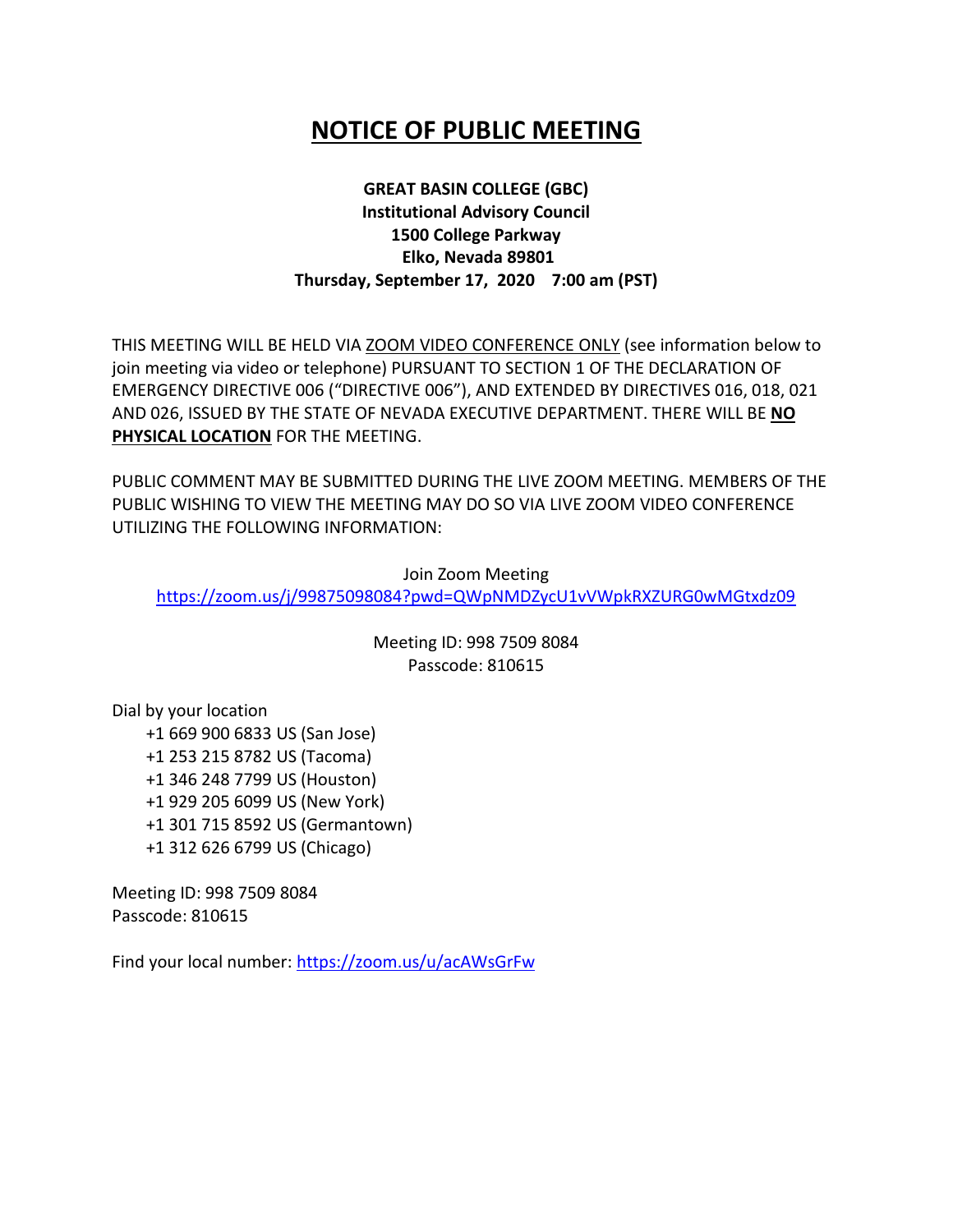## **Great Basin College Institutional Advisory Council Meeting September 17, 2020 REVISED AGENDA**

*Call to Order of the Great Basin College Institutional Advisory Council*

| 1.      | Call to Order and Roll Call - John Tierney<br>GBC IAC Chair John Tierney will call the meeting to order and request a<br>roll call be taken.                                                                                                                                                                                                                                                                                                                   | <b>Information</b> |
|---------|----------------------------------------------------------------------------------------------------------------------------------------------------------------------------------------------------------------------------------------------------------------------------------------------------------------------------------------------------------------------------------------------------------------------------------------------------------------|--------------------|
|         | Wil Moschetti<br>Delmo Andreozi<br>Dave Roden<br>Andrea Astgarloa<br><b>Billie Crapo</b><br>Jolene Supp<br>Barbara Gallagher Kidwell<br>John Tierney<br><b>Caroline McIntosh</b><br><b>Chris Melville</b><br>Don Miller                                                                                                                                                                                                                                        |                    |
| 2.      | <b>Information</b><br><b>Public Comment</b> (see foregoing notation regarding public comment)                                                                                                                                                                                                                                                                                                                                                                  |                    |
| 3.<br>4 | Approval of Minutes - John Tierney<br><b>Information/Possible Action</b><br>GBC Institutional Advisory Council will review, recommend changes, and/or approve the<br>minutes of the GBC IAC meeting on January 16, 2020.<br>Review/Approve Meeting Dates for 2020-2021 - John Tierney<br><b>Information/Possible Action</b><br>Meetings will begin at 7:00 am<br>September 17, 2020<br>November 19, 2020<br>January 21, 2021<br>March 18, 2021<br>May 20, 2021 |                    |
| 5.      | <b>GBC IAC Acting Chair Report - John Tierney</b><br>A. Discuss GBC IAC membership - 4 vacancies<br>B. Community College Committee Meeting Update<br>C. Taskforce for Recruitment and Retention of K-12 Teachers<br>D. Other discussions on community needs and informative<br>topics.                                                                                                                                                                         | <b>Information</b> |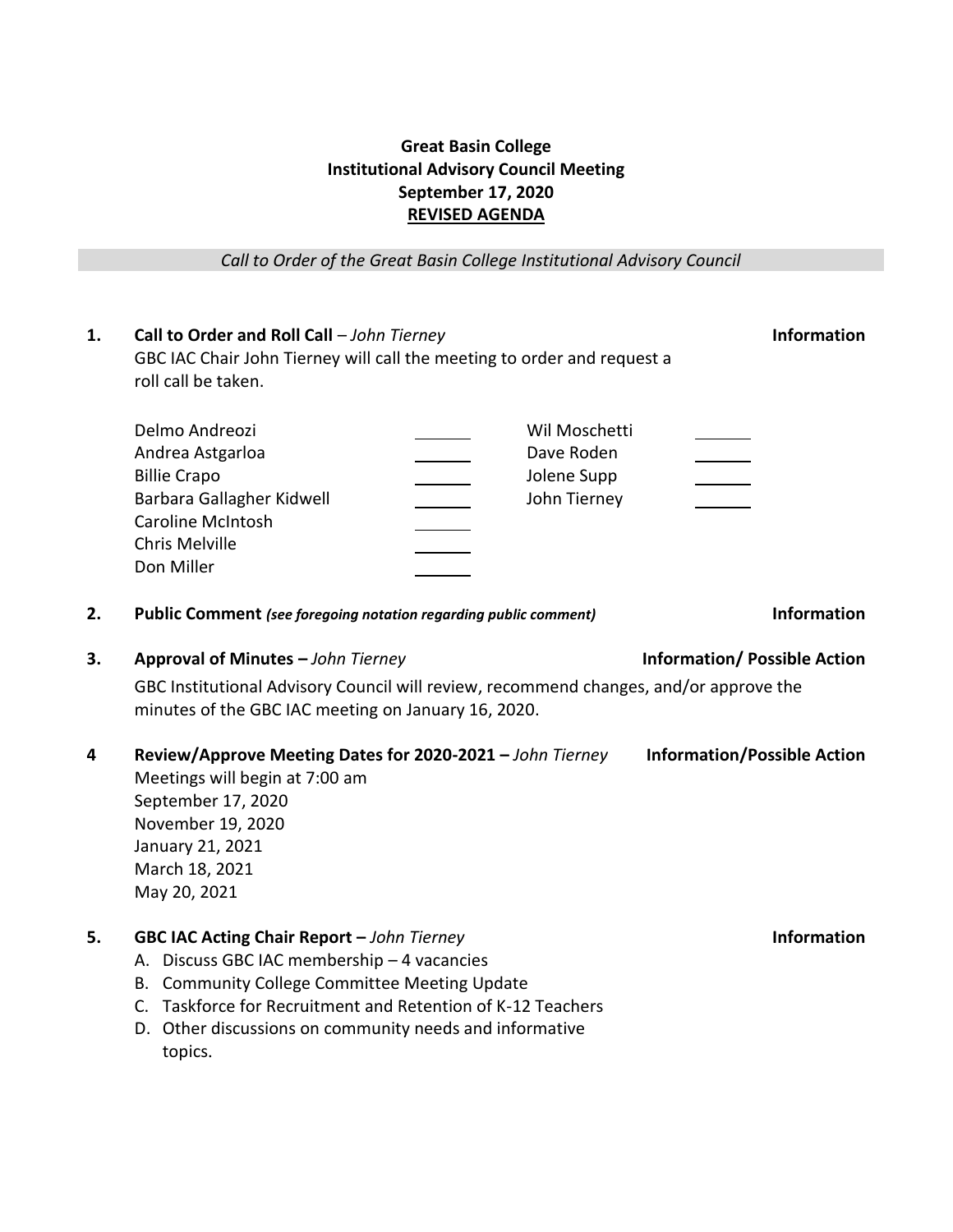**6. IAC Member Reports**

GBC IAC members will report on community needs.

| 7.  | President's Report - Joyce Helens                                                                                                                                                                                                                                                            | <b>Information</b> |
|-----|----------------------------------------------------------------------------------------------------------------------------------------------------------------------------------------------------------------------------------------------------------------------------------------------|--------------------|
| 8.  | Vice President for Student & Academic Affairs Report - Jake Rivera                                                                                                                                                                                                                           | <b>Information</b> |
| 9.  | Faculty Senate Update - Brian Zeizsler                                                                                                                                                                                                                                                       | <b>Information</b> |
| 10. | Vice Chancellor for Community Colleges Report - Nate MacKinnon                                                                                                                                                                                                                               | <b>Information</b> |
|     | Vice Chancellor for Community Colleges will give a verbal report on<br>important issues.                                                                                                                                                                                                     |                    |
| 11. | <b>New Business</b><br><b>Information</b><br>Items for consideration at future meetings may be suggested. Any discussion of an item under<br>"New Business" is limited to description and clarification of the subject matter of the item,<br>which may include the reasons for the request. |                    |
| 12. | Public Comment (see foregoing notation regarding public comment)                                                                                                                                                                                                                             | <b>Information</b> |
| 13. | <b>Adjourn</b>                                                                                                                                                                                                                                                                               | <b>Information</b> |

**This notice and agenda has been posted at or before 9:00 a.m. on September 14, 2020, three business days before the meeting, in accordance with NRS 241.020, at the meeting location and at the following public locations:**

- GBC's IAC website (http://www.gbcnv.edu/administration/advisory.html)
- The Nevada Public Notice website pursuant to NRS 232.2175 [\(http://notice.nv.gov/\)](http://notice.nv.gov/)

## **IMPORTANT INFORMATION ABOUT THE AGENDA AND PUBLIC MEETING**

**NOTE:** Above is an agenda of all items scheduled to be considered. Notification is hereby provided that items on the agenda may be taken out of order and presented, two or more agenda items may be combined for consideration, and an agenda item may be removed from the agenda or discussion relating to an item on the agenda may be delayed at any time.

Some agenda items are noted as having accompanying reference material. Reference material may be accessed on the electronic version of the agenda by clicking the reference link associated with a particular item. The agenda and associated reference material may also be accessed on the Internet by Great Basin College's Institutional Advisory Council's webpage at: [http://www.gbcnv.edu/administration/advisory.html.](http://www.gbcnv.edu/administration/advisory.html)

**PUBLIC COMMENTS:** Public comment will be taken during this agenda item. No action may be taken on a matter raised under this item until the matter is included on an agenda as an item on which action may be taken. Comments will be limited to two minutes per person. Persons making comment will be asked to